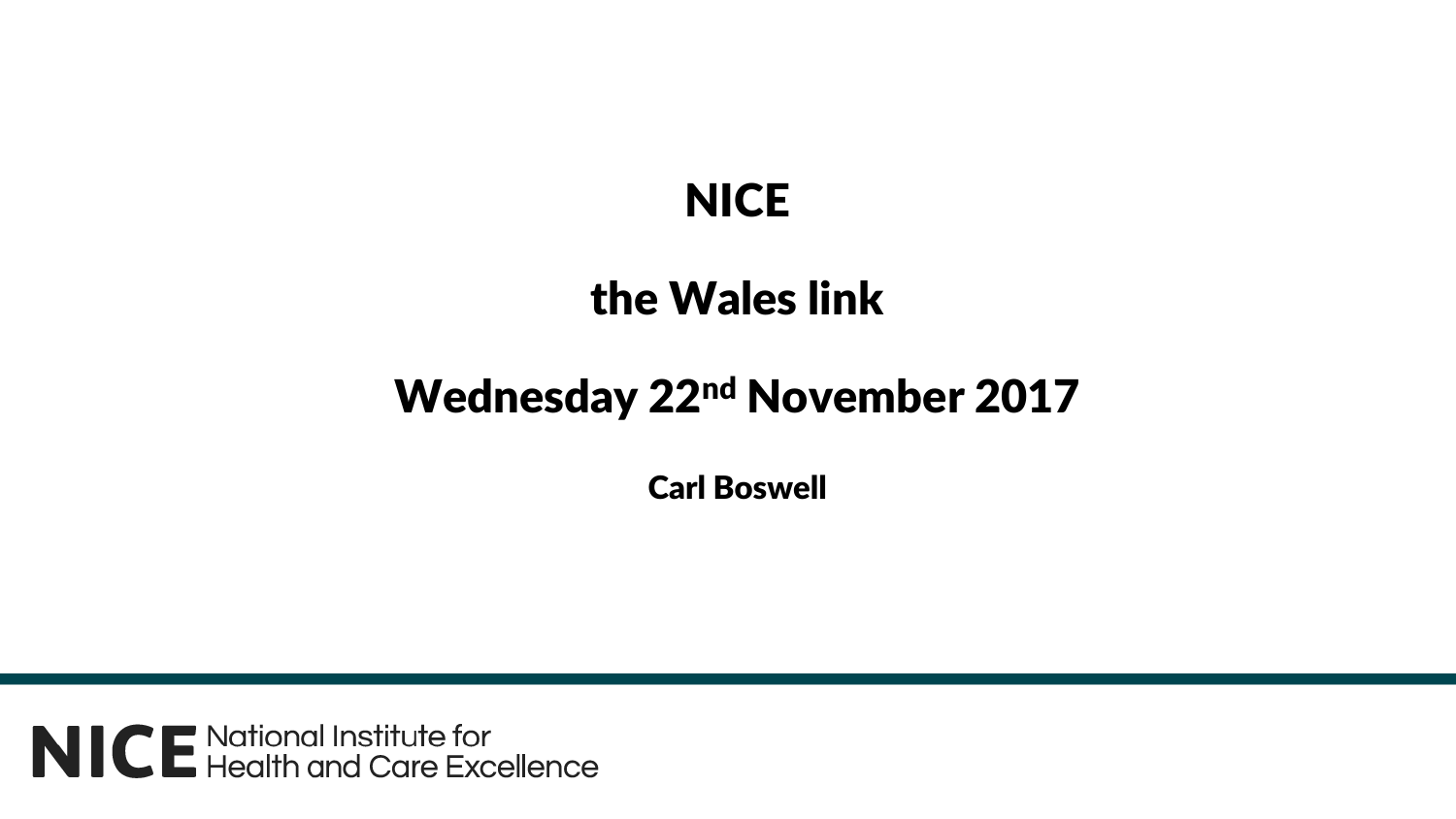## What that means

- Alignment of processes
- Equal access across England and Wales
- Facilitate discussion with other interested parties
- MOU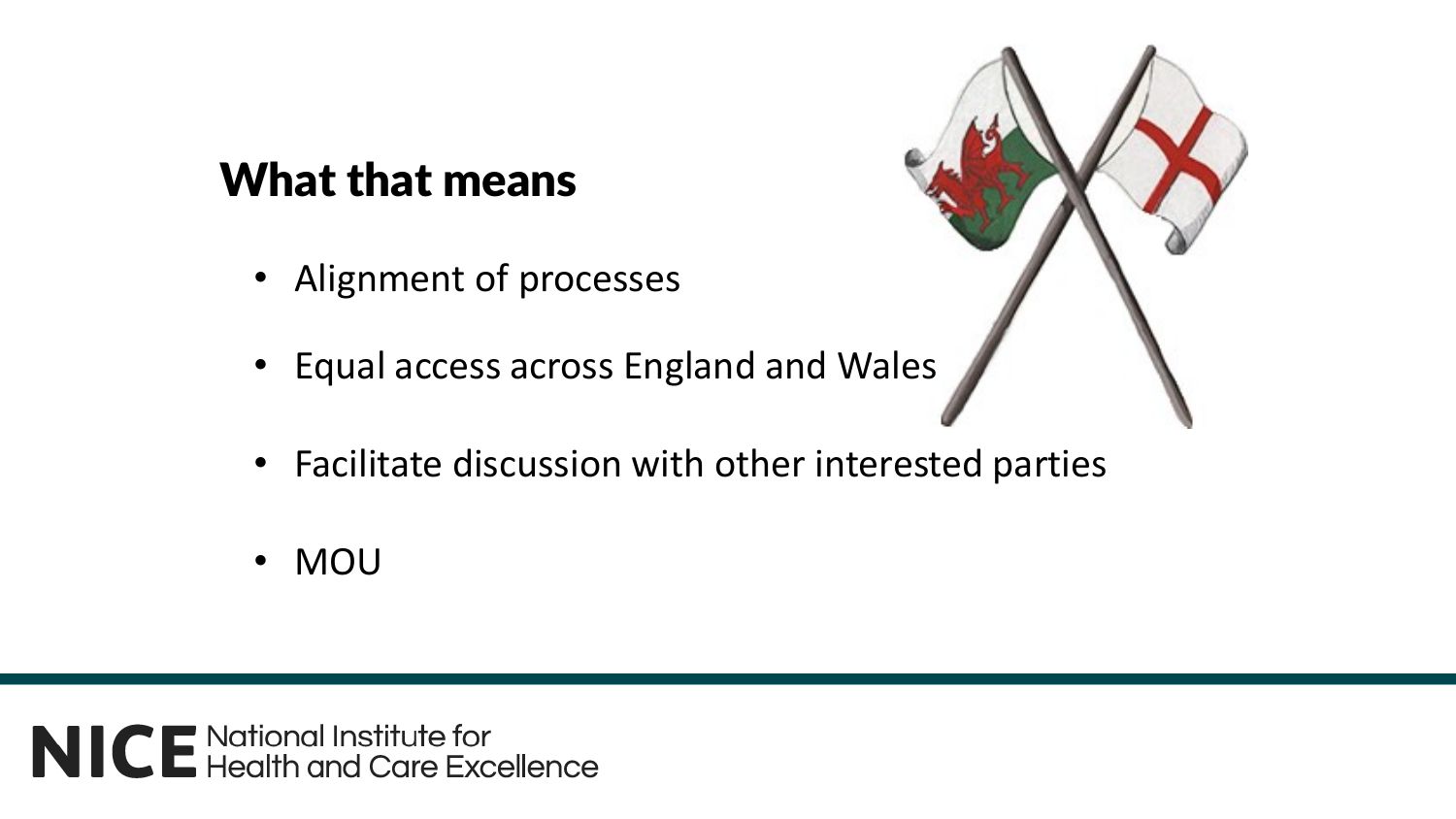## Commercial developments

- Patient Access Schemes (PAS)
- PPRS and the Welsh connection
- Cancer Drugs Fund (CDF) commercial arrangements
- Commercial Access Agreements
- The future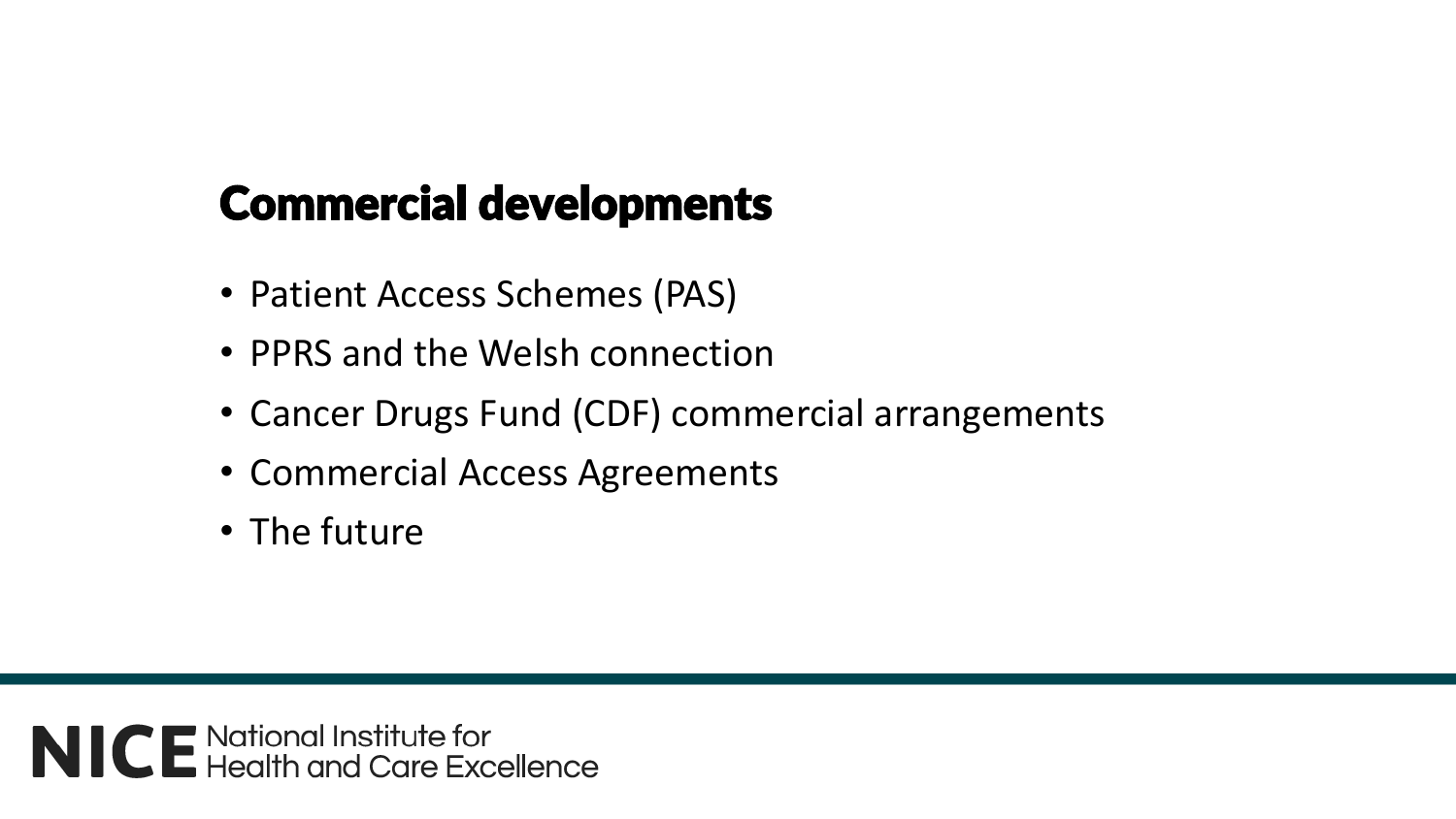## PAS



- An agreement between DH and ABPI
- Renegotiated every 5 years
- 2009 PAS were introduced
- 20 $14$  PAS monitoring
- 2019 Who knows!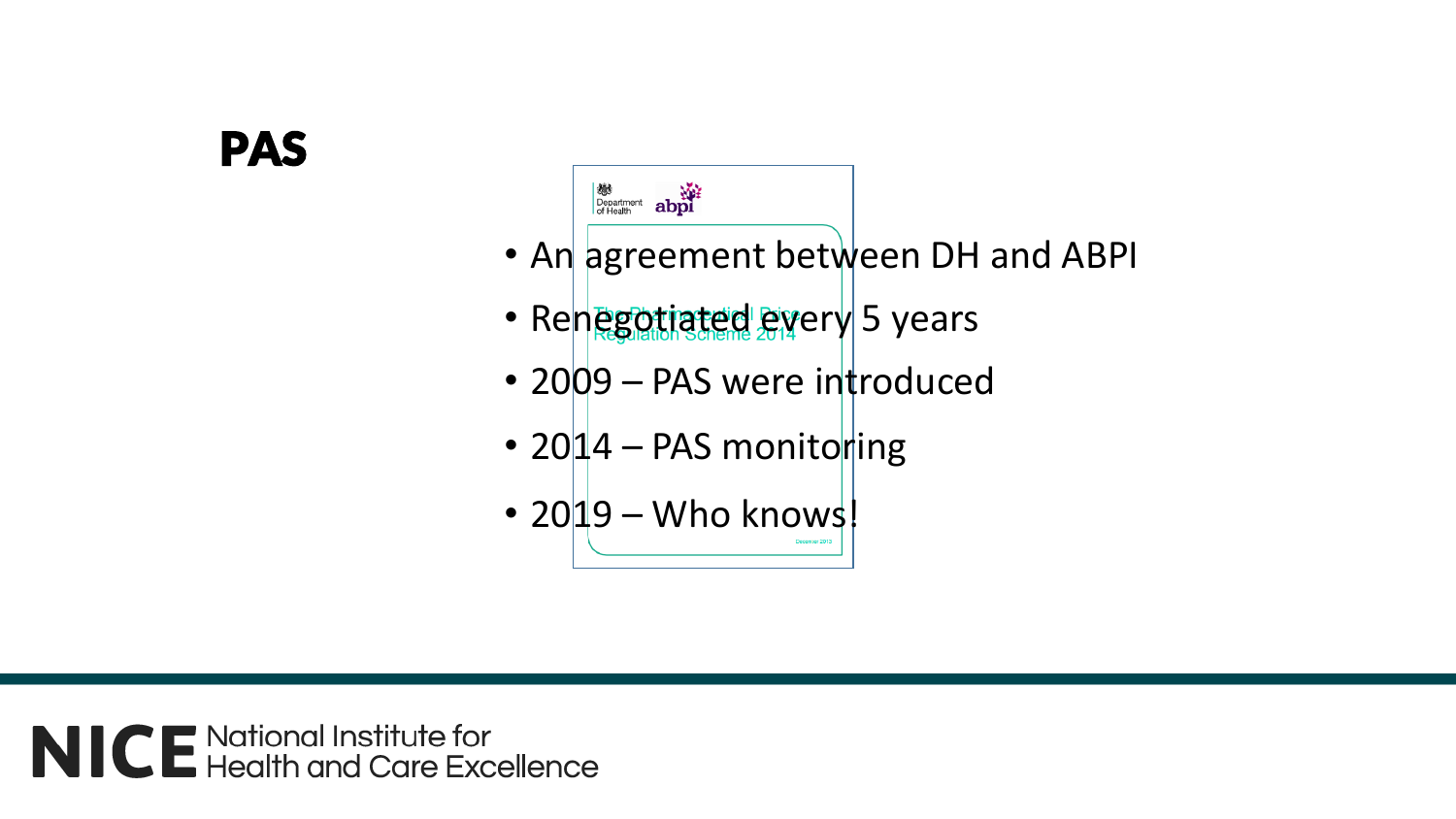## The Welsh connection

- UK agreement with an acknowledgement to the Devolved Administrations
- PAS part of section 5 "This section of the scheme relates to England and Wales"
- Welsh representative on the PASLU Expert Panel
- Alignment of processes for PASWG and PASLU to aim for consistent decision making
- Very strong links, particularly in relation to commercial arrangements
- Formal MOU between NICE and AWMSG / AWTTC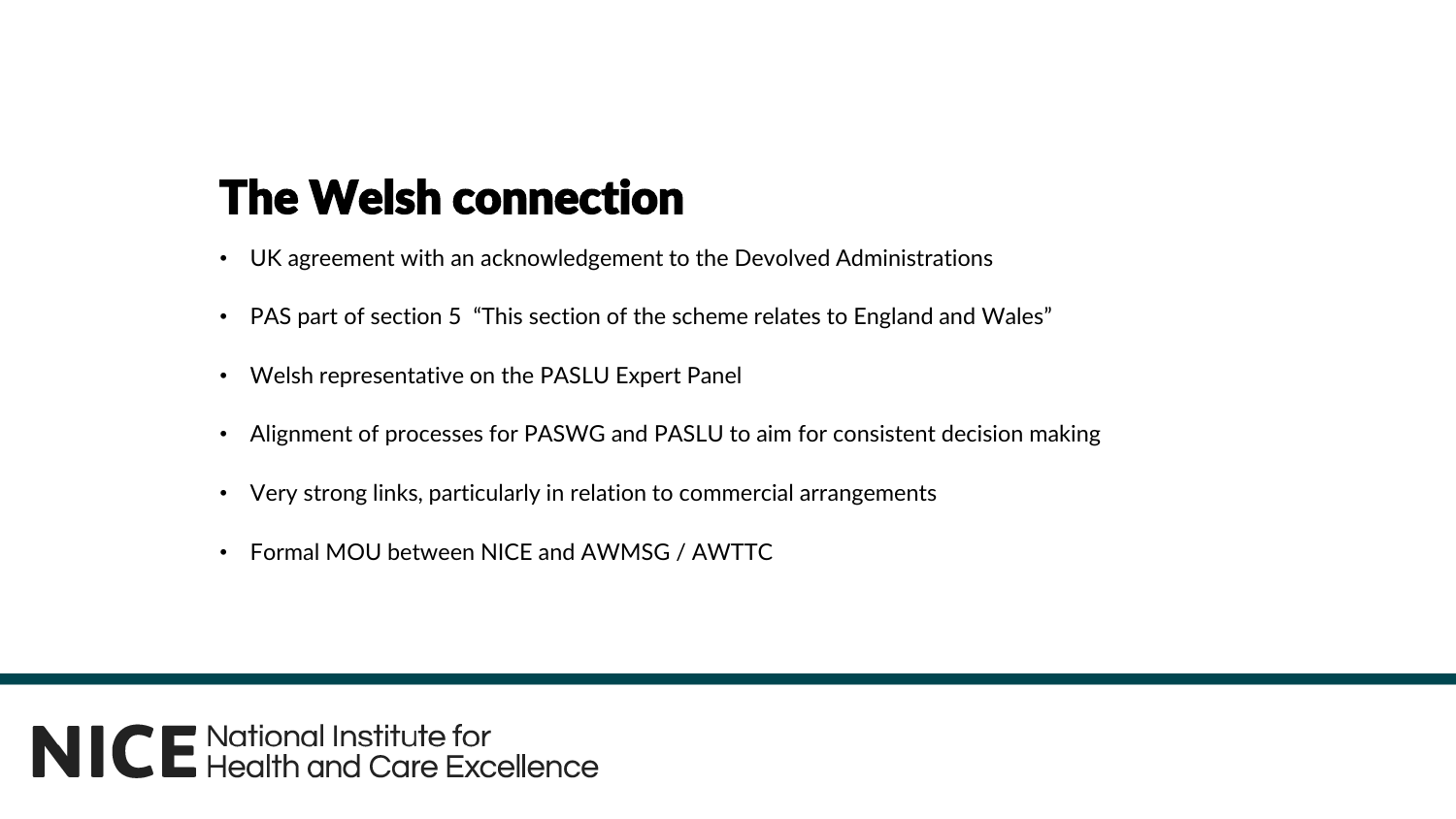#### **The PAS connection**



**PASLU** 

**PASAG** 

**PASWG**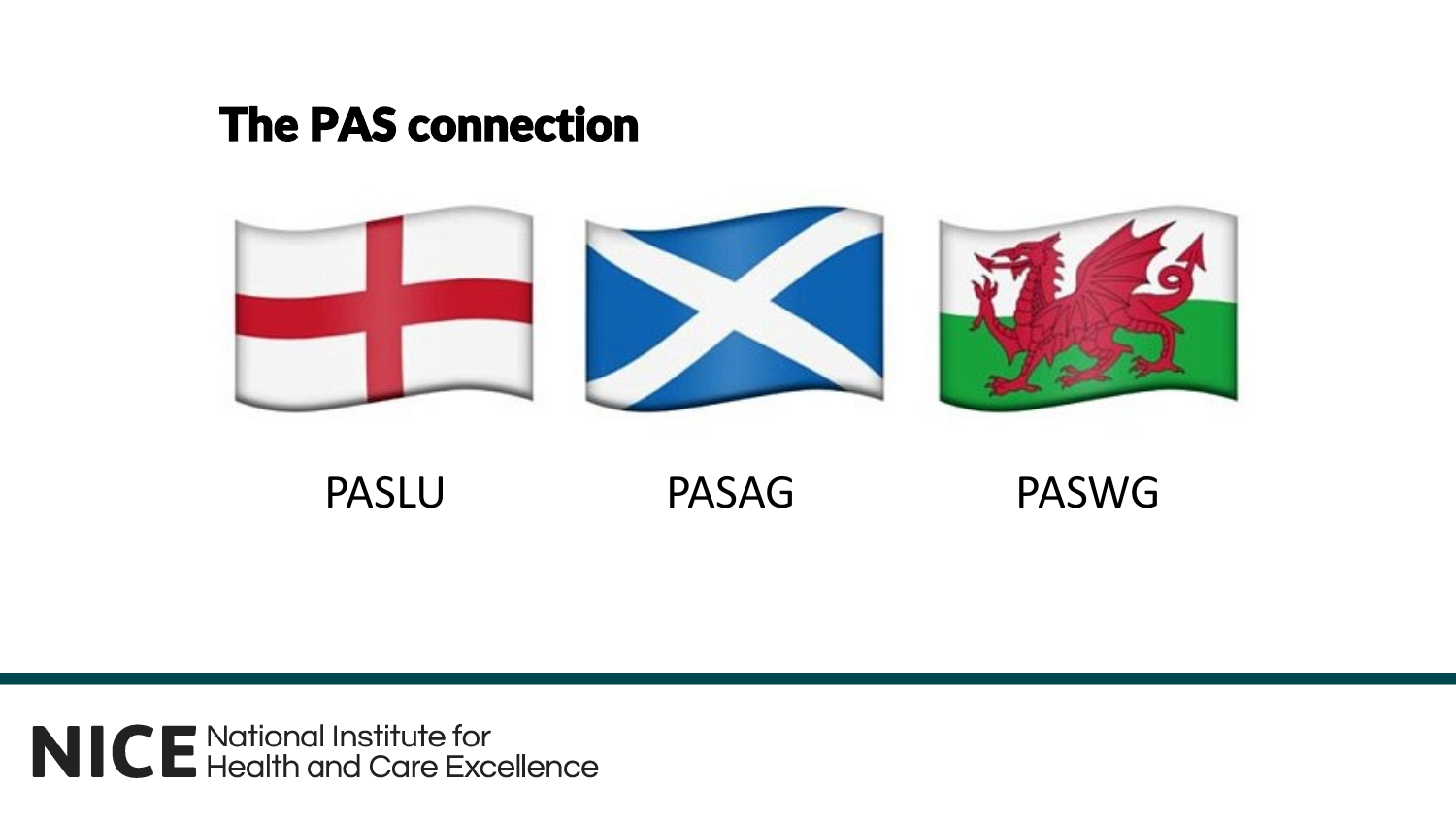## The Cancer Drugs Fund

- Recommended for use in the CDF
- Commercial Access Agreements (CAA)
- Managed Access Agreements (MAA)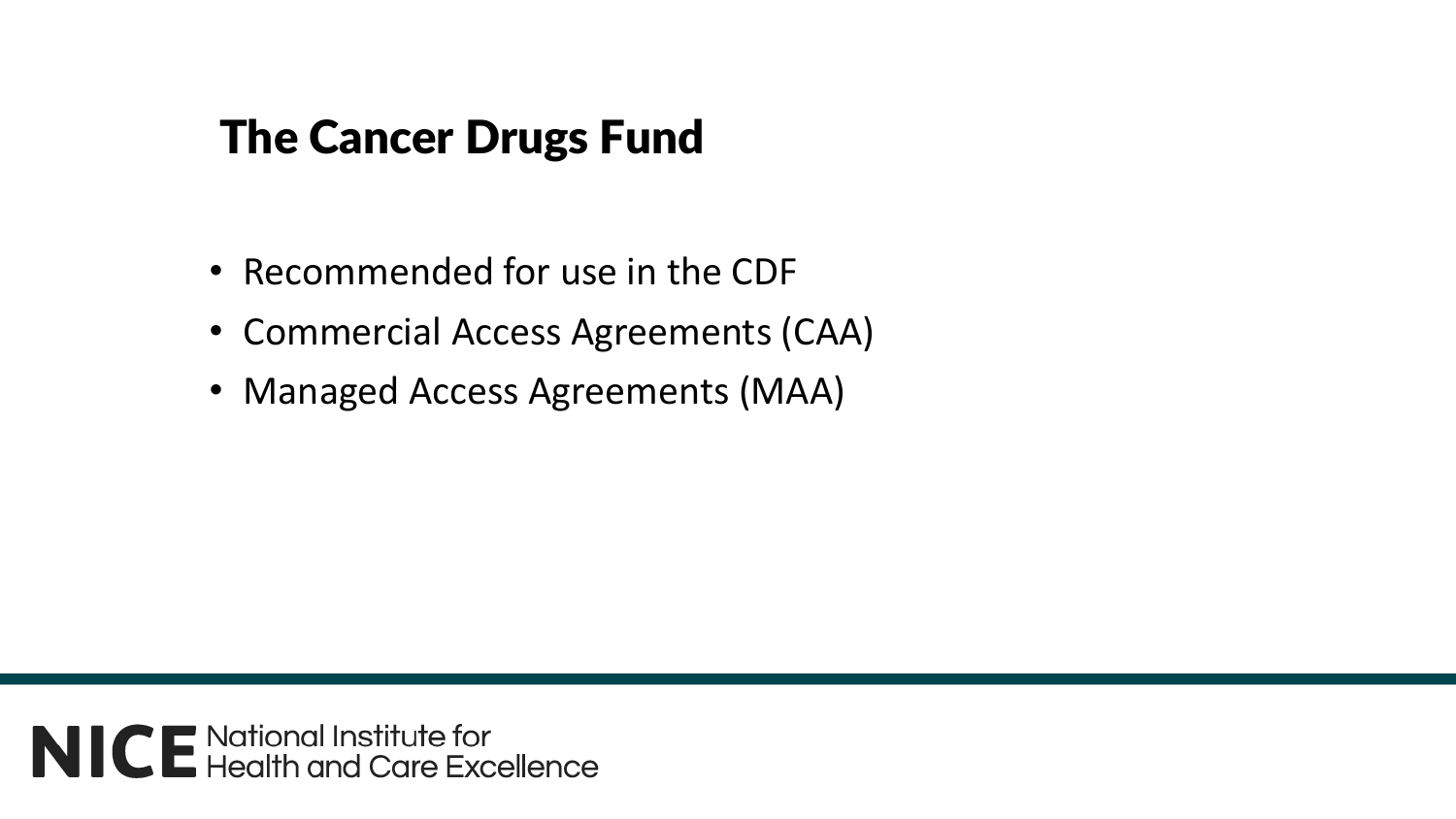## Commercial Access Agreements (CAA)

A PAS is the preferred and usual route to improve value offer

No changes to PAS framework (e.g. to enable 'blended pricing')

NHS England may be willing to agree a confidential CAA, which can be used instead of a PAS, under certain circumstances:

| <b>Recommended in the CDF</b>                          | <b>Recommended for routine</b><br>commissioning |
|--------------------------------------------------------|-------------------------------------------------|
| A CAA is usually part of a managed<br>access agreement | <b>CDF</b> transition drugs                     |
|                                                        | HST drugs                                       |
|                                                        | Non NICE appraised drugs                        |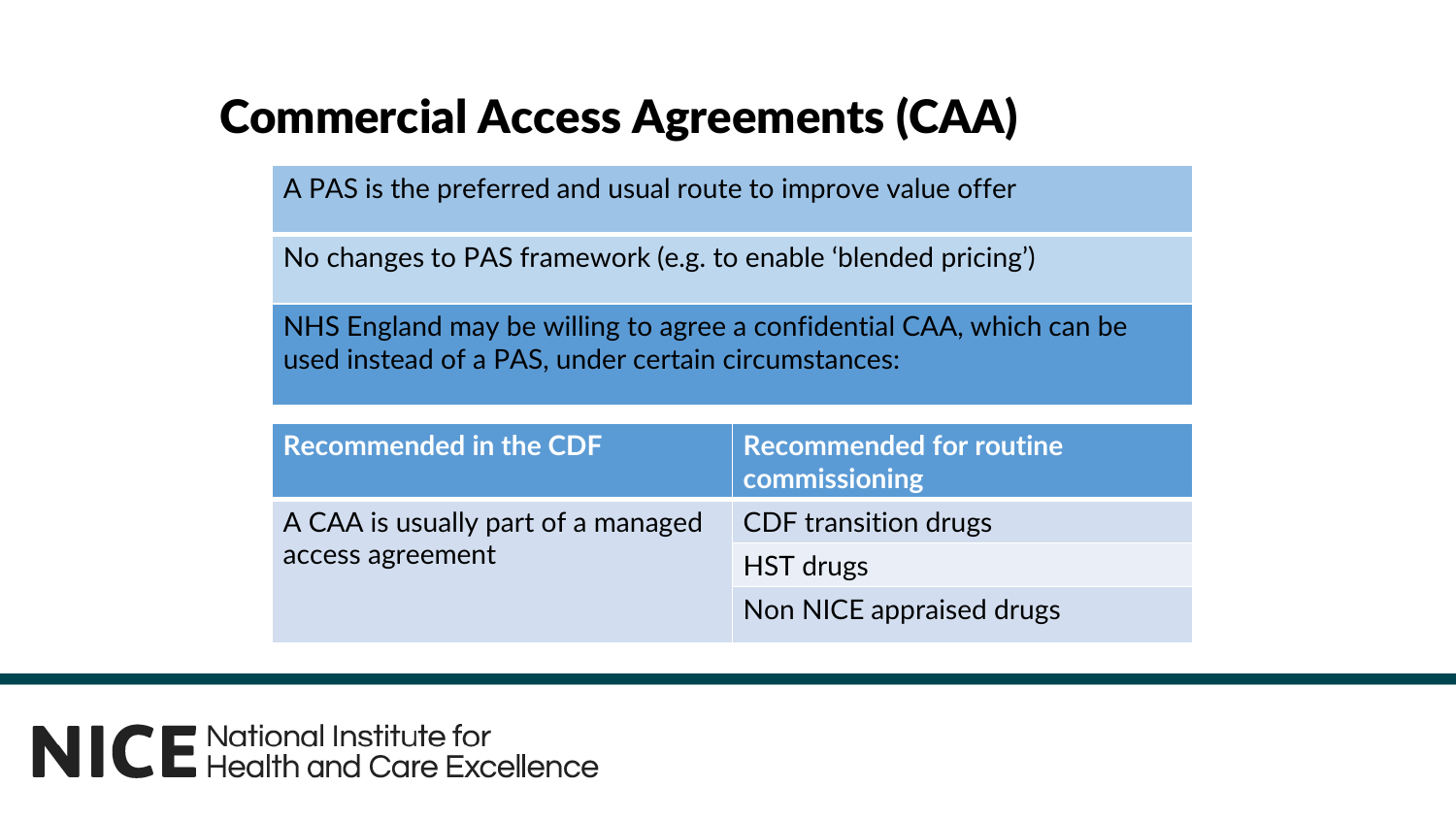# PAS/CAA comms – What happens now

When the DH approve the PAS we give contact details to Wales

When a PAS forms part of published NICE guidance we update the operational PAS list on the NICE website and send out an e-mail to a list of people who have subscribed

When a PAS changes to a CAA we ask you to:

–Formally withdraw your PAS

–Confirm that the drug will be made available to Wales on the same terms

–Give us a contact name we can pass on to Wales or ask you to contact Wales directly and provide contacts.

–Ask for an operational contact that we can give to the NHS

For PAS-CAA-PAS we update the operational PAS list on the NICE website and send out an email to a list of people who have subscribed